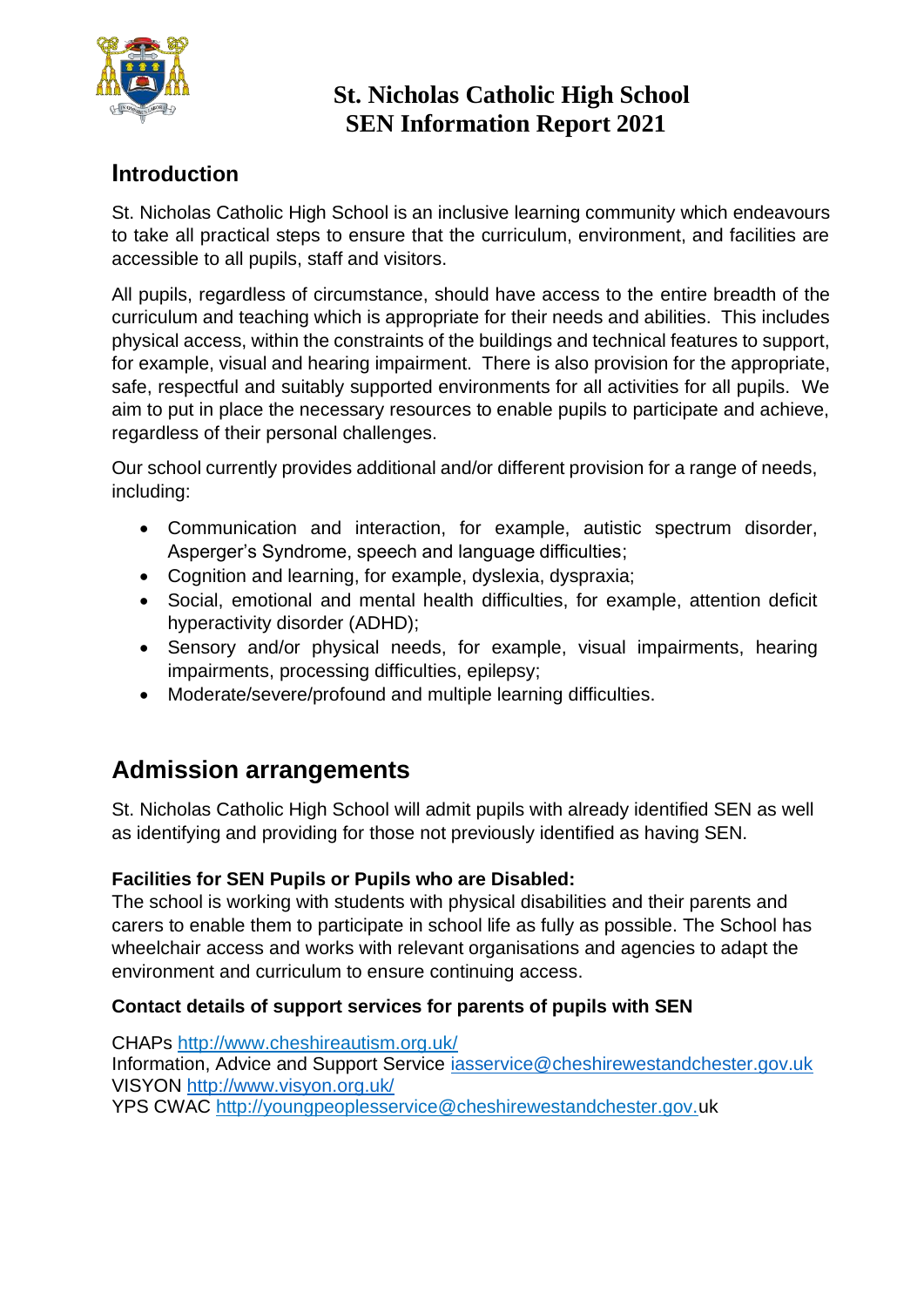

#### **The local authority local offer**

Our local authority's local offer is published here: The purpose of the local offer is to enable parents and young people to see more clearly what services are available in their area and how to access them. It includes provision from birth to 25, across education, health and social care.

http://www.westcheshirelocaloffer.co.uk

http://www.cheshireeast.gov.uk/livewell/local-offer-for-children-with-sen-anddisabilities

https://worcestershirelocaloffer.org.uk

### **Identifying pupils with SEN and assessing their needs**

Identification can come in many forms including; transition information passed on from previous schools, KS2 SATs results, baseline tests, from feedback and referrals from staff, learning walks, pupil premium interventions and self-referrals from students, Pscales, teacher assessments, screening tests, Teaching Assistant assessments, reading/spelling tests, phonological awareness tests and behaviour observations. A range of diagnostic tests are also used as appropriate.

St. Nicholas Catholic High School follows the SEND Code of Practice 2015 graduated approach with regard to the identification, assessment and review of students with special educational needs. The four key actions are:

**Assess:** The subject teacher, Subject Leader, Year Leader and SENCO will clearly analyse a student's needs before identifying a child as needing SEN support.

**Plan:** Cares and concerns must be notified whenever it is decided that a student is to be provided with SEN support.

**Do:** The subject teacher should remain responsible for working with the child on a daily basis. Where the interventions involve group or 1:1 teaching away from the main teacher, he/she still retains responsibility for that student's learning.

**Review:** The effectiveness of the support should be reviewed in line with the agreed date.

The approaches to teaching pupils with SEN at St. Nicholas Catholic High School include; Quality First Teaching which means high-quality inclusive teaching, where all the learner's needs are catered for and are a part of school and classroom planning and target-setting. This can involve the following:

 $\triangleright$  Teachers are required to: identify pupils in their class with SEND; look up the pupils on the SEN register for a brief outline of needs and strategies to be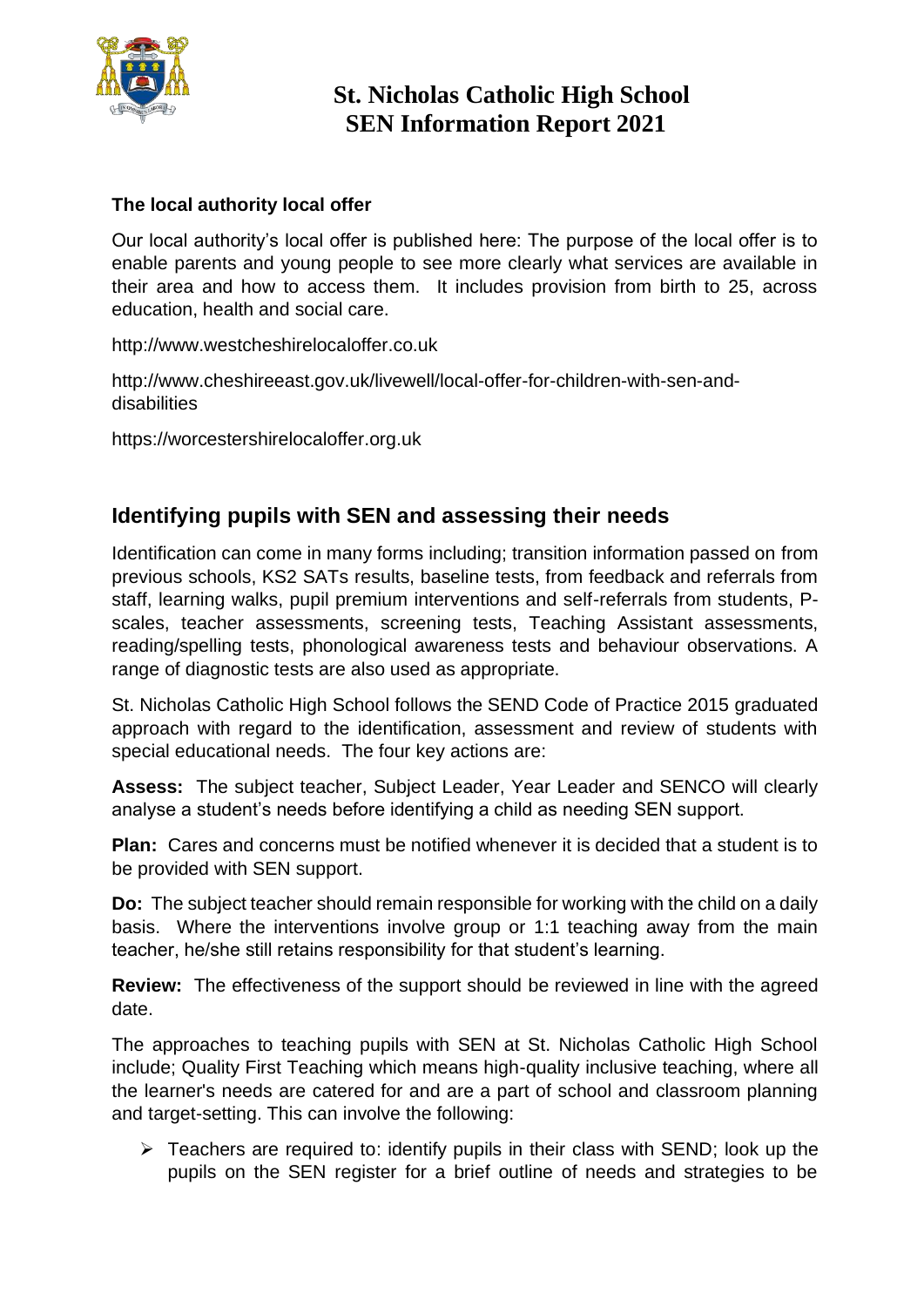

implemented in teaching and class work; look if pupils have a One Page Profile, print it and refer to and implement strategies wherever possible in lessons.

- ➢ Additional adult support where appropriate, to complement the work of the teacher;
- $\triangleright$  Reduced class sizes where appropriate and the use of small group work
- ➢ Personalised provision where appropriate through targeted, time-limited programmes.
- ➢ Personalised provision through adapted resources and interventions.

Students receive a differentiated curriculum and those who fail to make the expected progress are initially identified by subject teachers and subject leaders who will put in place intervention strategies.

The school has a system whereby any member of staff can raise concerns/issues with the SENCO or about a child with potential SEN or other barrier to learning. The SENCO will arrange for assessment of the child's needs. We involve parents/carers and the young person in question as soon as we feel a student may have a barrier to learning. Students who fail to make sufficient progress after Quality First Teaching interventions have taken place will be monitored by the SENCO who will also involve the parents and carers.

At this stage, the 'next steps' will be decided with the consultation of the parents/carers where possible. Where necessary advice may be sought from external agencies to inform effective interventions. The student monitoring process allows for close monitoring of progress towards short-term outcomes which are agreed with student and parents/carers and reviewed regularly. If a student fails to make the expected progress advice may be sought from external agencies which may include social and well as educational services. At this stage, an SEN may be identified.

We will assess pupil's current skills and levels of attainment on entry, which will build on previous settings and Key Stages, where appropriate. Class/ subject teachers will make regular assessments of progress for all pupils and identify those whose progress:

- $\checkmark$  Is significantly slower than that of their peers starting from the same baseline;
- $\checkmark$  Fails to match or better the child's previous rate of progress;
- $\checkmark$  Fails to close the attainment gap between the child and their peers;
- $\checkmark$  Widens the attainment gap.

This may include progress in areas other than attainment, for example, social needs. Slow progress and low attainment will not automatically mean a pupil is recorded as having SEN**.** 

#### **Determining the level of support required**

After identification and information gathering, a decision whether to take the referral further will be made.

Step 1: Consult with referrers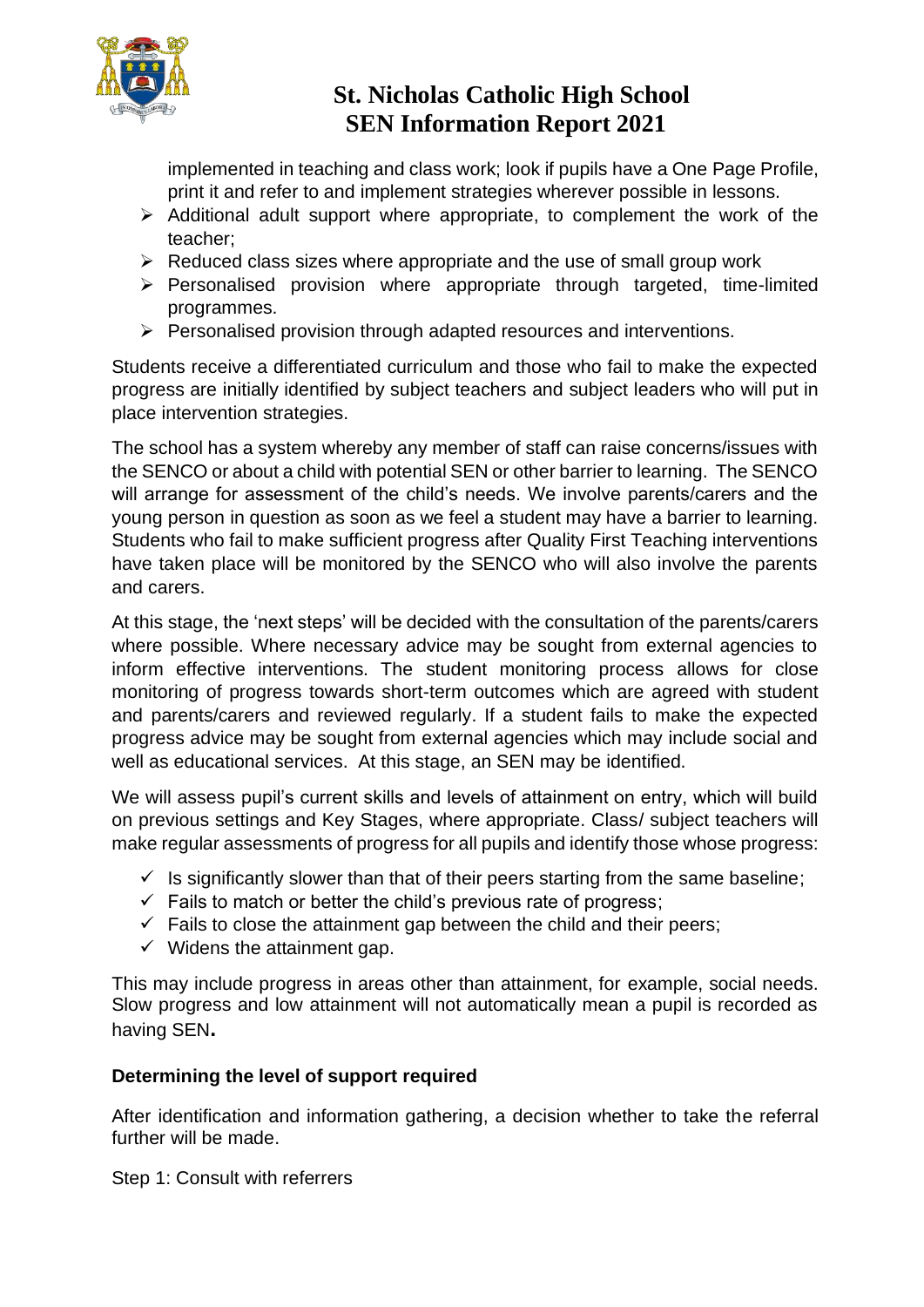

- Step 2: Consult with teachers and other internal staff
- Step 3: Consult with parents
- Step 4: Consult with outside agencies where needed
- Step 5: Decision: The student is SEN and will be placed on the register.
- Step 6: Inform parents of the outcome
- Step 7: Assessment for EHCP
- Step 8: For EHCP Students: Consultation with outside agencies and parents to agree the EHCP.

Student identified as cause for concern by referrers, who will be either teachers, other school professionals, parents or outside agencies and details passed to SENCo.



Is the student responding to the level of support given? Do we maintain, withdraw, increase or decrease SEN support? Should alternative (none SEN) support be given instead? Should student be exited from SEN support?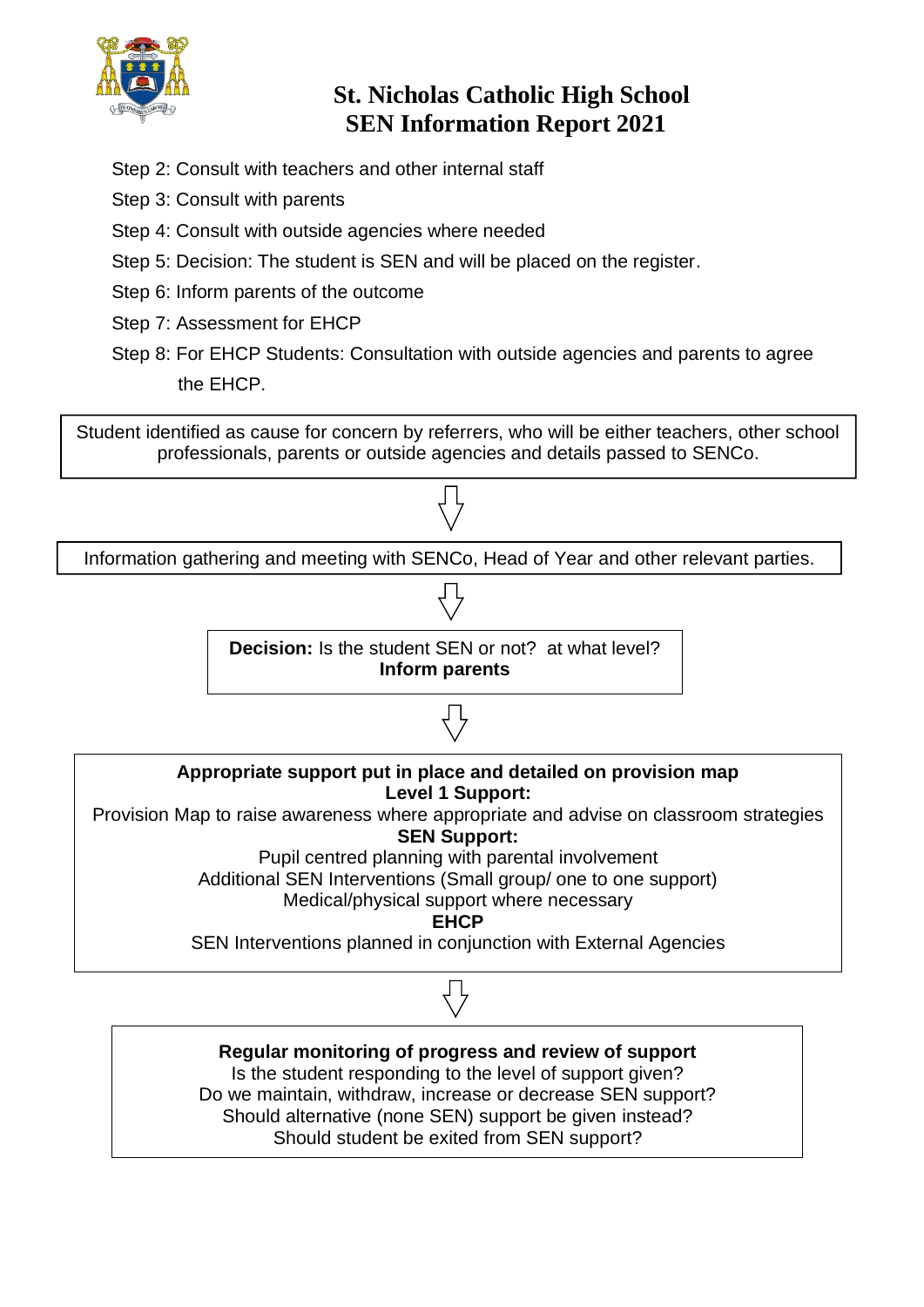

#### **Parents' Right of appeal:**

Parents have a right to appeal about a decision made by the LA to the Special Needs Tribunal.

The following reasons may be used by parents to appeal:

- Refusal to make a formal assessment of the child's SEN
- The LA has refused to issue an EHCP

Parents may value independent advice and support when their child is being assessed for a possible EHCP. This can be sought from IAS Service (previously Parent Partnership).

### **Roles and responsibilities**

#### **The SENCO**

The SENCO is Mrs Sarah Hilton s.hilton@st-nicholas.cheshire.sch.uk . She will:

- Work with the Headteacher and SEN governor to determine the strategic development of the SEN policy and provision in the school
- Have day-to-day responsibility for the operation of this SEN policy and the coordination of specific provision made to support individual pupils with SEN, including those who have EHC plans
- Provide professional guidance to colleagues and work with staff, parents, and other agencies to ensure that pupils with SEN receive appropriate support and high quality teaching
- Advise on the graduated approach to providing SEN support
- Advise on the deployment of the school's delegated budget and other resources to meet pupils' needs effectively
- Be the point of contact for external agencies, especially the local authority and its support services
- Liaise with potential next providers of education to ensure pupils and their parents are informed about options and a smooth transition is planned
- Work with the Headteacher and governing board to ensure that the school meets its responsibilities under the Equality Act 2010 with regard to reasonable adjustments and access arrangements
- Ensure the school keeps the records of all pupils with SEN up to date

#### **The SEN governor**

The SEN governor is John Kerrigan – (c/o clerk of governors) K.Johnston@stnicholas.cheshire.sch.uk . He will:

• Help to raise awareness of SEN issues at governing board meetings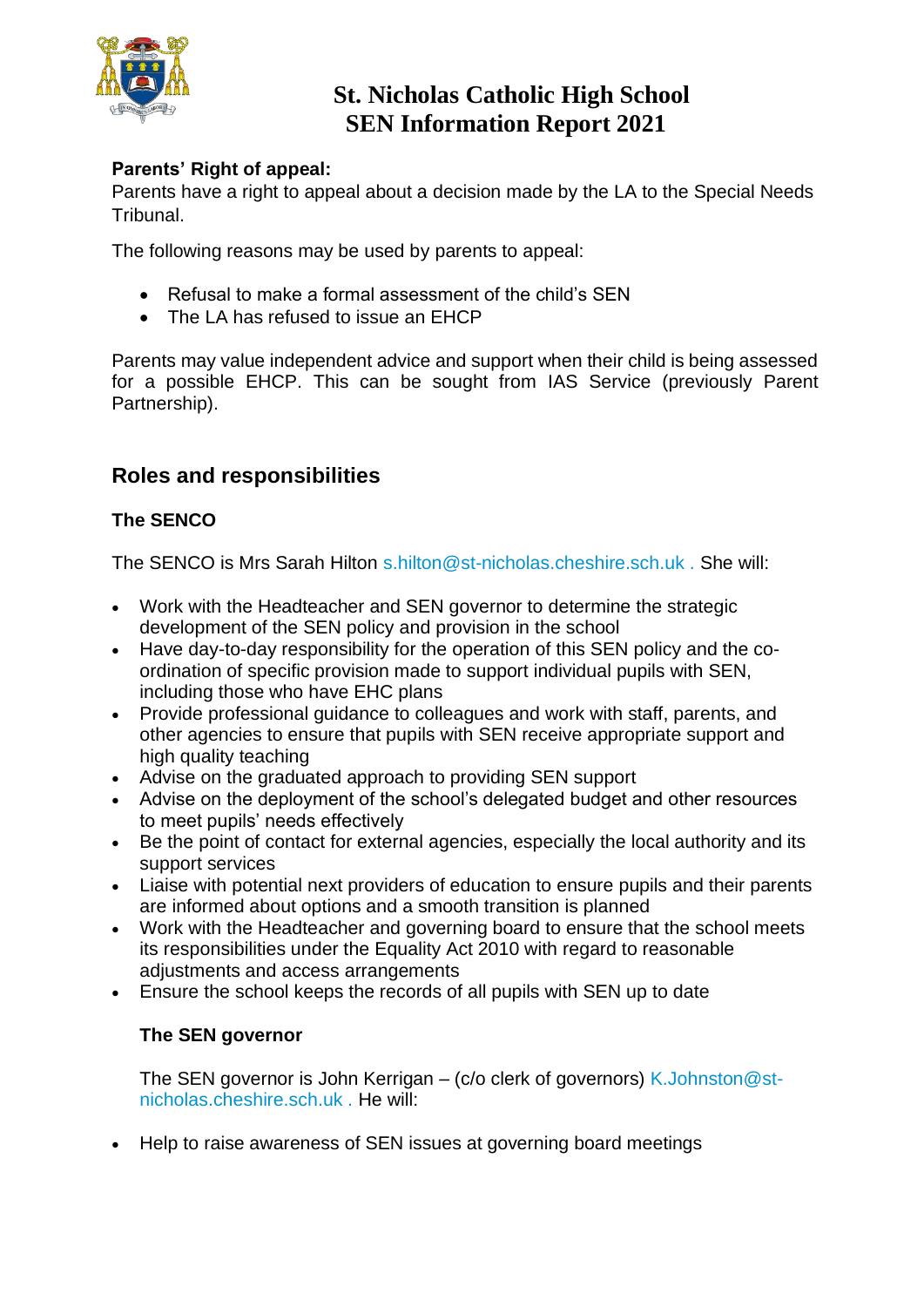

- Monitor the quality and effectiveness of SEN and disability provision within the school and update the governing board on this
- Work with the Headteacher and SENCO to determine the strategic development of the SEN policy and provision in the school

#### **The Headteacher**

The Headteacher Is Mr Richard Woods [r.woods@st-nicholas.cheshire.sch.uk.](mailto:r.woods@st-nicholas.cheshire.sch.uk) He will:

- Work with the SENCO and SEN governor to determine the strategic development of the SEN policy and provision in the school
- Have overall responsibility for the provision and progress of learners with SEN and/or a disability

#### **4.4 Class/ subject teachers**

Each class/ subject teacher is responsible for:

- The progress and development of every pupil in their class
- Working closely with any teaching assistants or specialist staff to plan and assess the impact of support and interventions and how they can be linked to classroom teaching
- Working with the SENCO to review each pupil's progress and development and decide on any changes to provision
- Ensuring they follow the SEN policy

### **Special arrangements for pupils with SEN for examinations**

Pupils with Special Educational Needs may need special arrangements to ensure access to public examinations. Pupils may need to be assessed and their needs identified as follows:

- Access arrangements will be identified at the start of each academic year through the SEN register, EHCPs, Provision Maps, the pastoral team, teachers and parents.
- Investigations and assessments will be conducted, where appropriate, using external assessment where necessary.
- The SENCO will liaise with the examination officer to ensure that necessary applications are made and arrangements are put in place.

For further details see Appendix 3.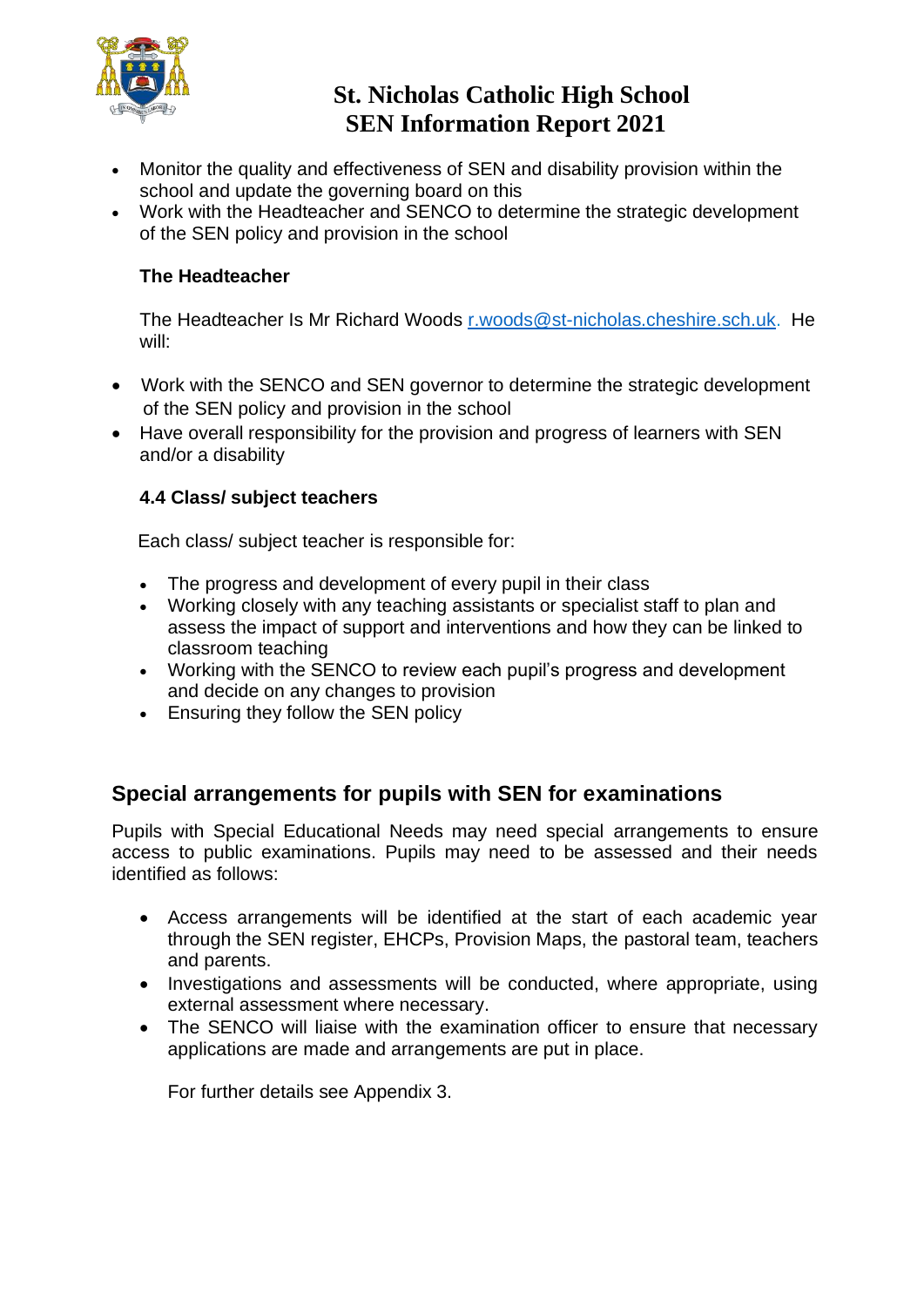

### **Transition arrangements for students with SEN**

In the normal course of events our transition arrangements are such that all students who will be attending St. Nicholas Catholic High School will, in the summer term of Year 6 meet, in their Primary School environment, a key member of staff from the school. Students then attend St. Nicholas Catholic High School for two Induction Days. Some students will, on account of their additional needs, require an enhanced transition. This may require additional visits in order that students can experience various aspects of the school day in advance of Induction Days or following Induction Days and in response to any issues that are identified.

Transition information is arranged when staff make their visits to primary schools. In the case of students with additional needs, direct communication between parents/carers/primary colleagues and the SENCO may be required. For some students, additional work may be needed, e.g. extra transition visits, particularly for students who are on the Autistic Spectrum. All SEN documentation is transferred from Primary Schools late in the summer term.

#### **Supporting pupils moving between phases and preparing for adulthood**

We will share information with the school, college, or other setting the pupil is moving to. We will agree with parents and pupils which information will be shared as part of this.

- We invite parents of SEN students to visit the school during Year 5 and meet the SENCO at this stage to discuss their child's needs.
- Where possible the SENCO will attend the Year 6 transition review for those students who have an EHCP. Additional transition arrangements may be made at these reviews e.g. extra visits, travel training etc. in addition to the transition days undertaken by all students.
- SEN students that are moving between key stages will have transition reviews in conjunction with EHCP annual reviews in Year 9.
- SEN students will have access to specialist careers guidance advice throughout KS4 and a transition review meeting in Year 11 will identify the support they need in moving to post16 education.
- School invites vulnerable students to attend summer school before they officially join the school in September.

### **Our approach to teaching pupils with SEN**

Teachers are responsible and accountable for the progress and development of all the pupils in their class. High quality teaching is our first step in responding to pupils who have SEN. This will be differentiated for individual pupils. We will also provide the following interventions: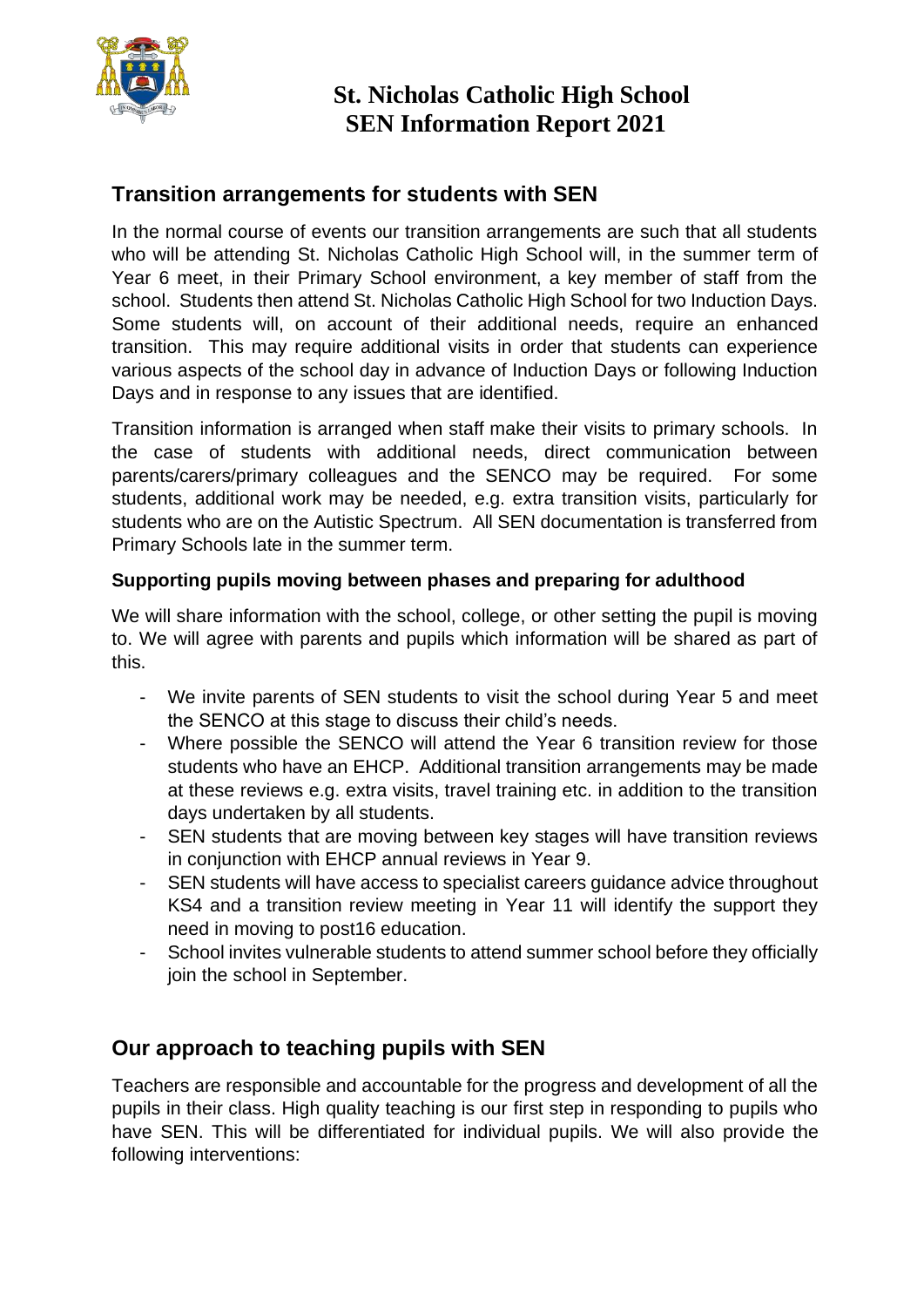

#### **Adaptations to the curriculum and learning environment**

To enable access to the curriculum for students with SEND, the school provides:

- Individual teaching programmes
- Individual timetables
- Intervention resources
- Specialist equipment
- Teaching Assistants
- Specialist teachers
- Using recommended aids, such as laptops, coloured overlays, reader pens, visual timetables, larger font, etc
- Differentiating our teaching, for example, giving longer processing times, preteaching of key vocabulary, reading instructions aloud, etc.

The school was built in the 1950s and it has, over the years, improved the accessibility of the school for students with SEND. These include:

- Installing lifts in the main building and the sports hall making all facilities accessible.
- Making the school more accessible to the visually impaired with clearer delineation of stairways and obstacles.
- Installing two disabled toilets.
- Specialist room to support a student with specific needs.
- Differentiating our curriculum to ensure all pupils are able to access it, for example, by grouping, 1:1 work, teaching style, content of the lesson, etc.
- Adapting our resources and staffing

There are facilities for small group/individual teaching in the Learning Support Rooms. All members of the school community, including students, are invited to inform the school of any disability they have. The Autism Resource is divided into two rooms. These rooms are for teaching and supporting the students during unstructured times.

#### **Additional support for learning**

We have 13 teaching assistants in the mainstream school and 5 in our Autism Resource centre who are trained to deliver interventions. Teaching assistants will support pupils on a 1:1 basis when an intervention is specific to them. They will also support pupils in small groups when being in a group is crucial, for example Social Skills.

#### **Expertise and training of staff**

Our SENCo has 12 Years' experience in this role and has worked as a Special Needs Coordinator for students aged 4 to 18 years. She has work extensively with pupils who have a wide variety of needs including Social and Emotional needs, Physical and Sensory needs, ADHD, ASD, Dyspraxia and Dyslexia.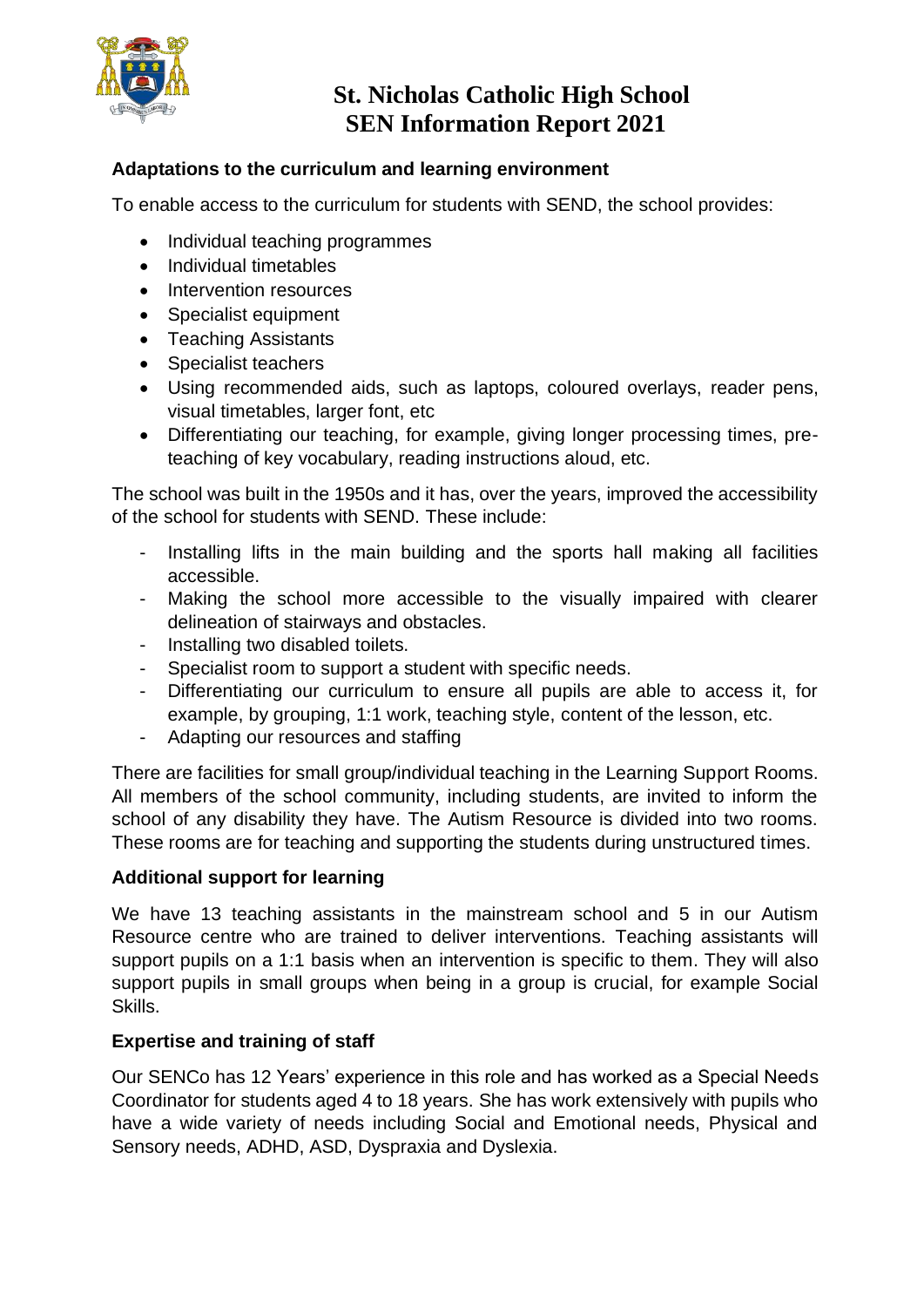

We use specialist staff for Precision teaching, 1 to 1 consolidation, social skills, homework support for SEN pupils, literacy and numeracy support. We have 5 Learning Mentors, one for each year group, who support pupils with their social, emotional and mental health needs.

### **Evaluating the effectiveness of SEN provision**

The provision and progress of students with SEN are evaluated by using summative and formative procedures. In lessons teacher will use student tracking procedures and homework tasks as measures of achievement and progress. This will identify whether the interventions implemented for a specific student are having the desired impact.

The effectiveness of the provision and progress of students with SEN is reviewed by the SENCo using external and internal data sets for comparison, e.g. Raise Online, Fischer Family Trust etc. The effectiveness of the SEN department is also reviewed through analysis of outcomes, observation of lessons and other provision, student voice and feedback from parents and carers. This is then reported to SLT and the Governing Body. We also evaluate effectiveness of SEN provision by using pupil questionnaires and provision maps to measure progress.

### **Working with other agencies**

We work with the following agencies to provide support for pupils with SEN:

- ❖ The Educational Psychology Service
- ❖ Sensory Services (hearing/vision impaired students)
- ❖ Therapy Services (Speech and Language, Occupational Therapy, Physiotherapy)
- ❖ The Autism Team
- ❖ The SEN Assessment and Monitoring Team
- ❖ The School Nurse and specialist Nursing services
- ❖ Education Welfare Service
- ❖ Information, Advice and Support Service
- ❖ Special Schools
- ❖ Specialist Inclusion Services
- ❖ Children and Adolescent Mental Health Service (CAMHS)
- ❖ Family Case Workers
- ❖ Primary Schools
- ❖ Childrens' Social Care
- ❖ Local Authorities
- ❖ Other High Schools
- ❖ Young Peoples Services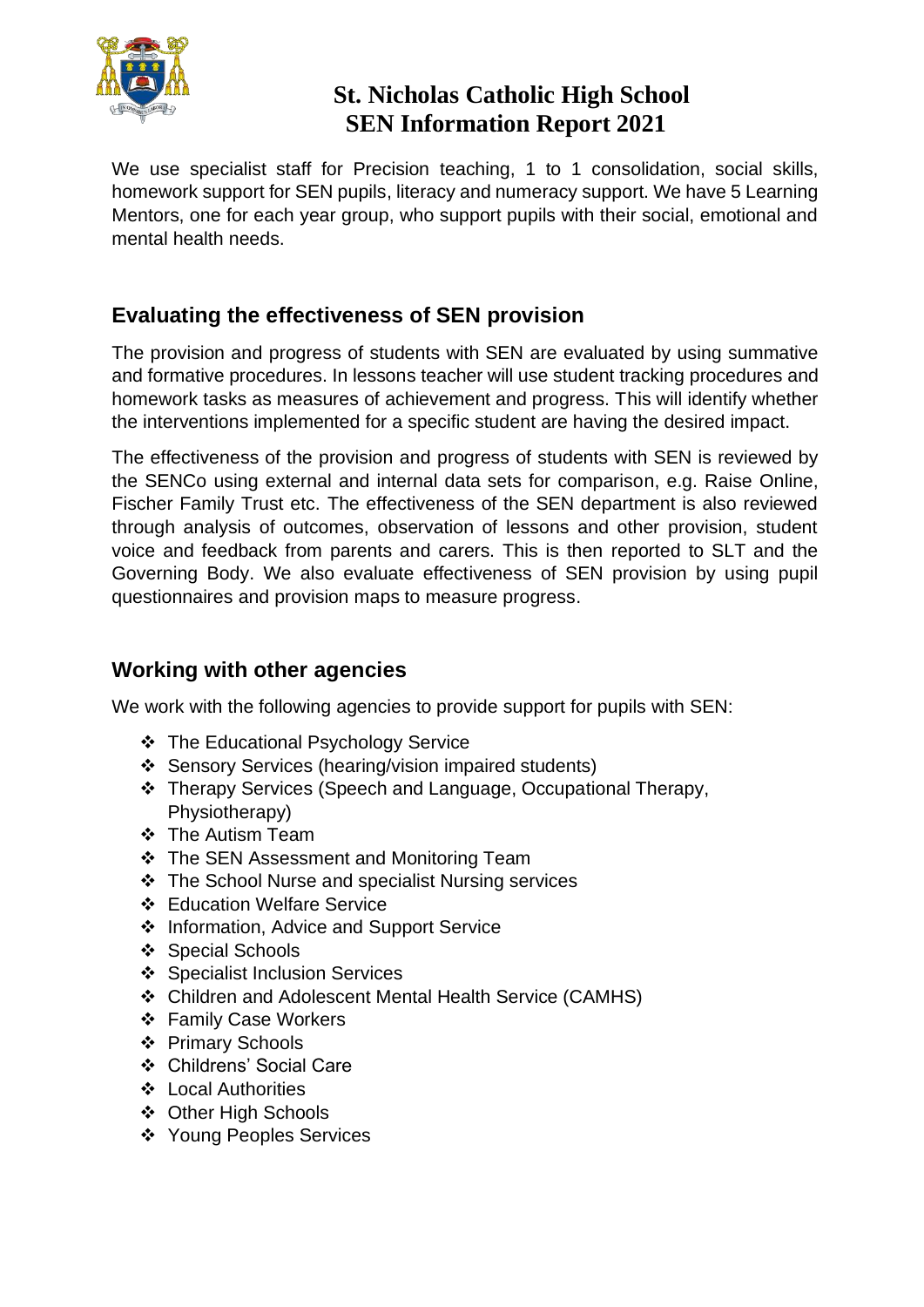

### **Contact details for raising concerns**

If you need to raise concerns about your child's SEN needs please contact first their Form Tutor and subject teachers. If you do not get a satisfactory response then please contact the SENCO. All can be reached on the school phone number 01706 706000

### **Complaints Procedure**

The school aims to be sensitive to the needs of the students and their parents. The SENCO is open to seeing parents at mutually agreed times to discuss the needs of their children and the school's provision for them, including aspects such as health, progress, behaviour at home and at school; factors contributing to difficulties pupils may be facing and further steps the school might take.

Informal complaints may be made through the child's Form Teacher, Head of Year, Subject Teacher, Teaching Assistant, SENCO or the Senior Leadership Team will be acknowledged and a response given or a meeting arranged for further discussion as soon as possible. More formally the Headteacher will receive and investigate complaints and seek to resolve problems. Parents who have a concern which they feel has not been properly addressed may put their concern in writing to the Governing Body.

*This Information Report has been written in light of the Children's and Families Act 2014 and the SEN Code of Practice that is contained within The Act. SEN policy at BHSA is also guided by the demands and guidance contained within the Disability Equality Act 2010.*

**S. Hilton 2021**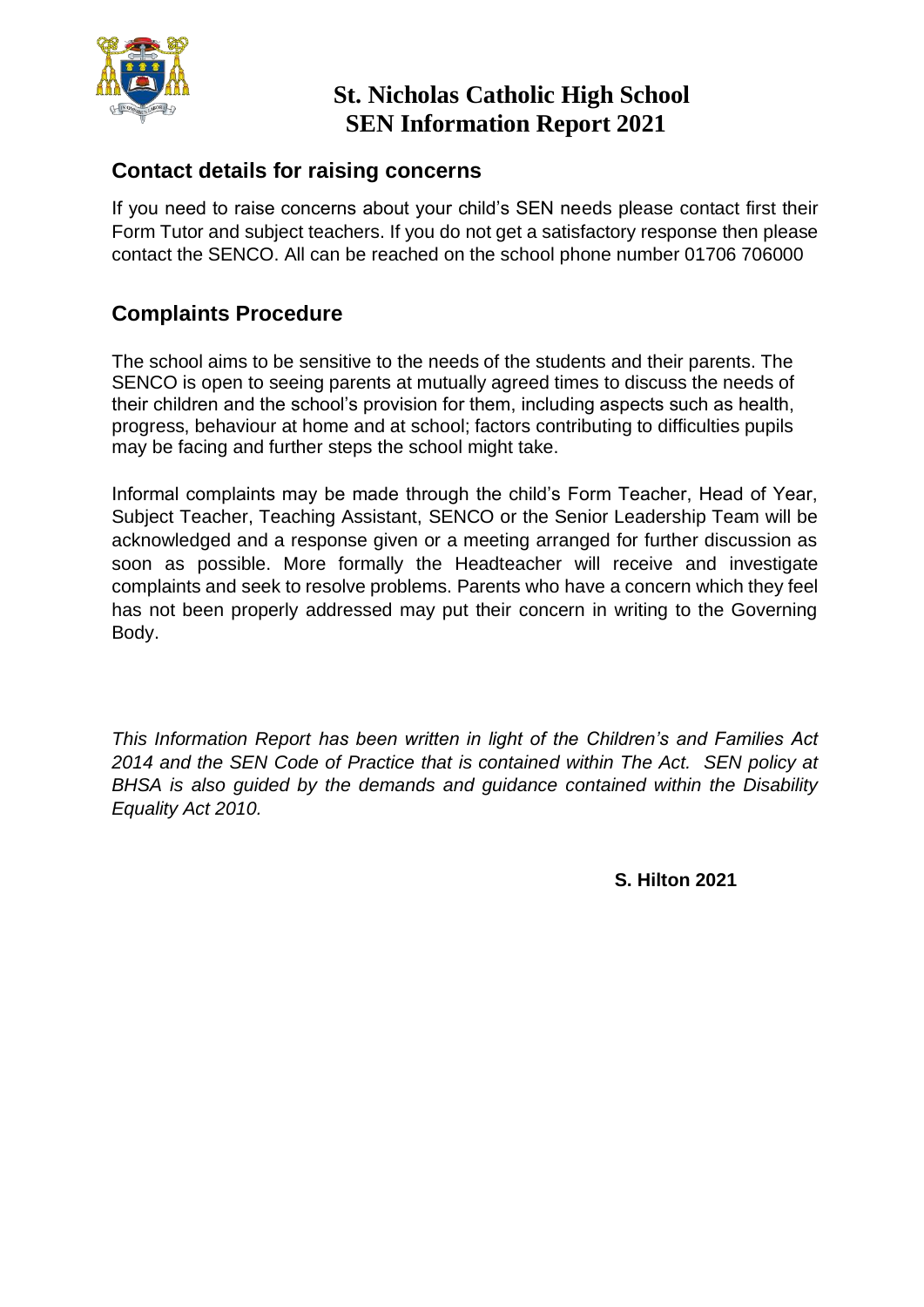

**Appendix 1:** 

### **Further Information about the Four Areas of Special Educational Need**

#### **1) Cognition and Learning**

Children and young people with learning difficulties will learn at a slower pace than other children and may have greater difficulty than their peers in acquiring basic literacy or numeracy skills or in understanding concepts, even with appropriate differentiation. They may also have other difficulties such as speech and language delay, low selfesteem, low levels of concentration and under-developed social skills.

Children and young people who have a learning difficulty need more detailed differentiation and the curriculum set out in smaller steps. They may need more practical activities than their peers to support the development of abstract concepts. They may require specific programmes to support their progress in developing literacy and numeracy skills. The level of support required will depend on the severity of the child or young person's cognitive difficulty and any associated needs that compound their difficulties in accessing the curriculum, such as physical impairments or communication difficulties.

Children and young people with a learning difficulty are at increased risk of developing a mental health problem. They may need additional support with their social development, self-esteem and emotional well-being. This may be through small group work on social skills, through peer group support and through regular and positive feedback on their progress.

A child or young person with a Specific Learning Difficulty (SpLD) may have difficulty with one or more aspects of learning. This includes a range of conditions such as dyslexia (difficulties with reading and spelling); dyscalculia (maths); dyspraxia (coordination) and dysgraphia (writing). A discrepancy between achievement and general intellectual ability may indicate that a child or young person has a SpLD, although they can occur across the whole ability range. Poor behaviour prompted by particular activities (such as avoiding reading or writing) can also be an indicator of SpLD.

Children and young people with specific learning difficulties may need support in sequencing and organisational skills and appropriate IT equipment and software to support the development of their literacy skills.

#### **2) Social, Emotional and Mental Health**

For some children and young people, difficulties in their emotional and social development, can mean that they require additional and different provision in order for them to achieve. Children and young people who have difficulties with their emotional and social development may have immature social skills and find it difficult to make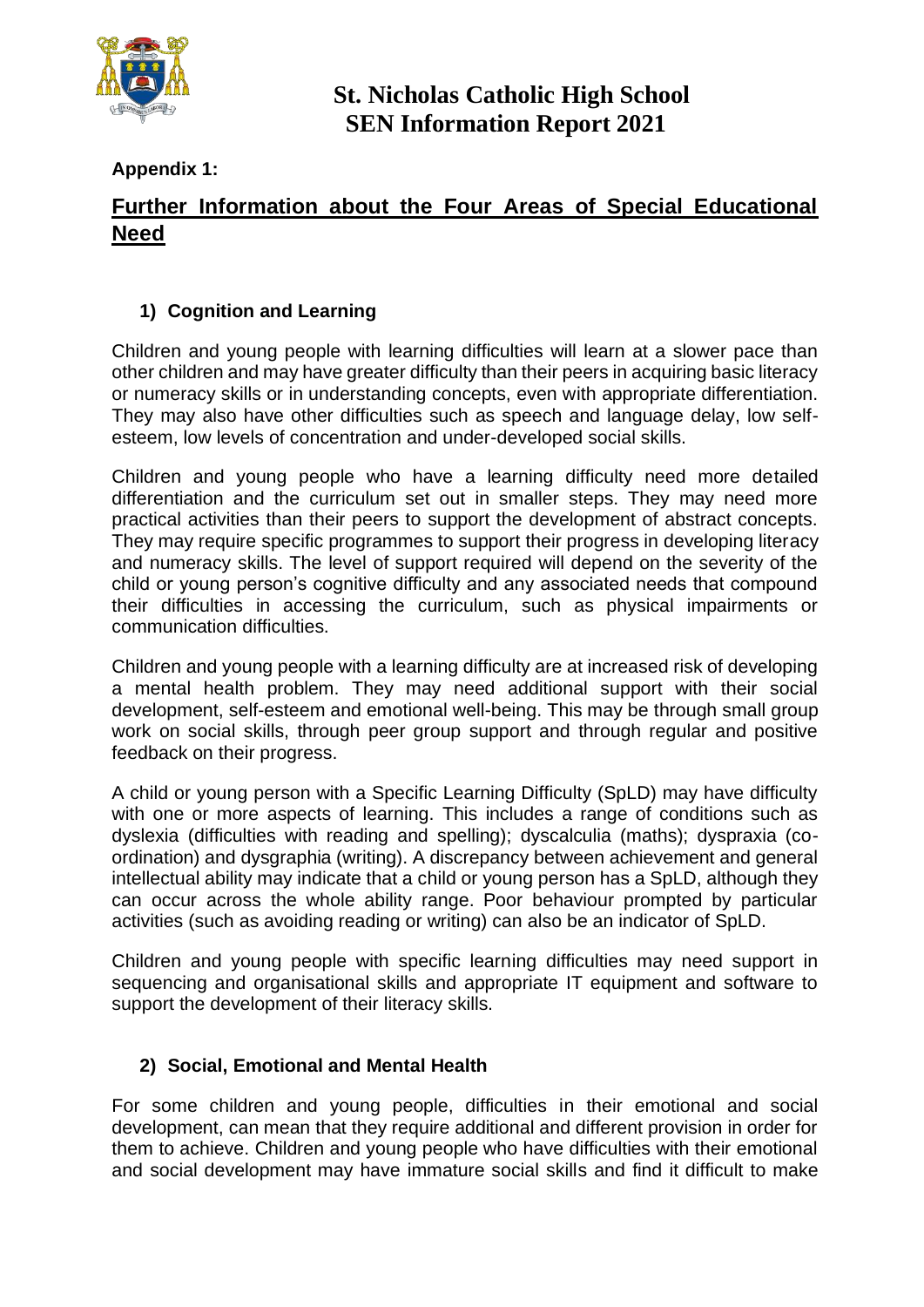

and sustain healthy relationships. These difficulties may be displayed through the child or young person becoming withdrawn or isolated, as well as through challenging, disruptive or disturbing behaviour.

A wide range and degree of mental health problems might require special provision to be made. These could manifest as difficulties such as problems of mood (anxiety or depression), problems of conduct (oppositional problems and more severe conduct problems including aggression), self-harming, substance abuse, eating disorders or physical symptoms that are medically unexplained. Some children and young people may have other recognised disorders such as attention deficit disorder (ADD), attention deficit hyperactive disorder (ADHD), attachment disorder, autism or pervasive developmental disorder, an anxiety disorder, a disruptive disorder or, rarely, schizophrenia or bipolar disorder.

Schools, colleges and early years providers should identify clear processes to consider how they will support such children, as well as how they will manage the effect of any disruptive behaviour so it does not adversely affect other pupils. Many schools and colleges offer pastoral support, which may include access to counselling sessions, to help their pupils and students with emotional, social or mental health difficulties**.** Staff may need training and support to understand the nature and extent of problems that require more specialist intervention. Where more specialist provision is required, schools, colleges and early years providers should have clear arrangements in place with local health partners and other organisations for making appropriate referrals to Child and Adolescent Mental Health Services (CAMHS). This might include schools and colleges commissioning specialist CAMHS directly. It is best practice for CAMHS to offer a 'triage' service to identify and provide for children and young people who need specialist provision very quickly. Where needs are less urgent, this service can signpost them to appropriate sources of support whether provided by CAMHS or other services.

#### **3) Communication and Interaction**

Children and young people with SEN may have difficulties in one or more of the areas of speech, language and communication. These children and young people need help to develop their linguistic competence in order to support their thinking, as well as their communication skills. Specific learning difficulties such as dyslexia or a physical or sensory impairment such as hearing loss may also lead to communication difficulties.

Those with speech, language and communication needs (SLCN) cover the whole ability range. They find it more difficult to communicate with others. They may have problems taking part in conversations, either because they find it difficult to understand what others say or because they have difficulties with fluency and forming sounds, words and sentences. It may be that when they hear or see a word they are not able to understand its meaning, leading to words being used incorrectly or out of context and the child having a smaller vocabulary. It may be a combination of these problems. For some children and young people, difficulties may become increasingly apparent as the language they need to understand and use becomes more complex.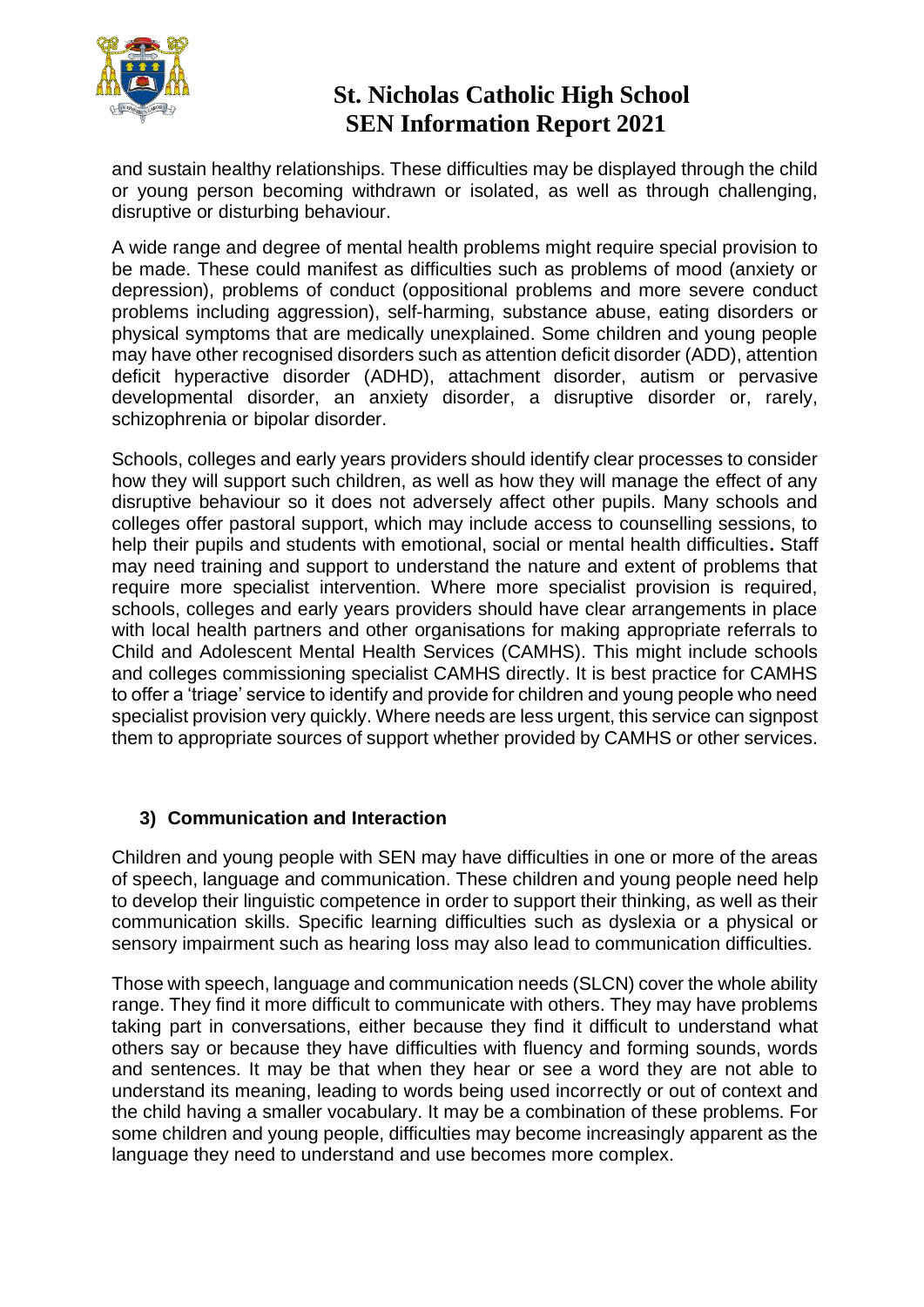

Provision for children and young people with communication and interaction difficulties should reflect their likely need for support in developing social relationships and their increased risk of emotional or mental health problems. It may also cover support in making progress in related areas of learning such as literacy. Interventions might include creating rich oral language environments, individual support and augmentative and alternative means of communication.

Children and young people with an Autism Spectrum Disorder (ASD), including Asperger's Syndrome and Autism, have difficulty in making sense of the world in the way others do. They may have difficulties with communication, social interaction and imagination. In addition, they may be easily distracted or upset by certain stimuli, have problems with change to familiar routines or have difficulties with their co-ordination and fine-motor functions. Interventions will need to take account of their individual sensory needs and requirements. Seeking the insights of parents, carers and young people themselves about their particular sensibilities can be especially important to achieve this.

#### **4) Sensory and/or Physical Needs**

There is a wide range of sensory and physical difficulties that affect children and young people across the ability range. Many children and young people require minor adaptations to the curriculum, their study programme or the physical environment. Many such adaptations may be required as reasonable adjustments under the Equality Act 2010. The Department publishes guidance on these duties.

Some children and young people require special educational provision, it is this group that should be identified as having a SEN.

Children and young people with a visual impairment (VI) or a hearing impairment (HI) may require specialist support and equipment to access their learning. Children and young people with a Multi-Sensory Impairment (MSI) have a combination of visual and hearing difficulties, which makes it much more difficult for them to access the curriculum or study programme than those with a single sensory impairment. Some children and young people with a physical disability (PD) require additional on-going support and equipment to access all the opportunities available to their peers.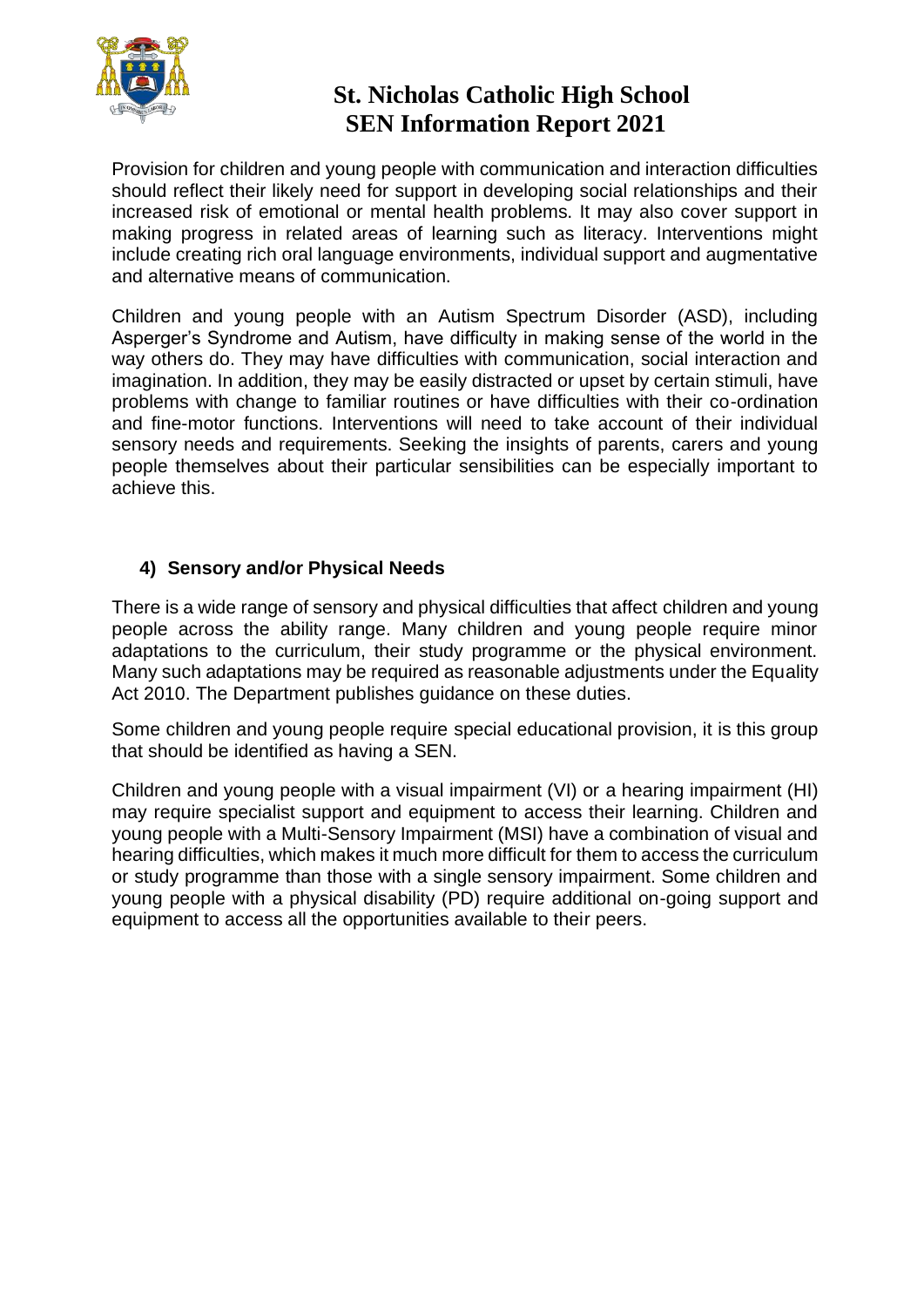

# **Appendix 2**

# **SEN Staffing**

| Mrs S. Hilton   | <b>SENCo</b>                  |
|-----------------|-------------------------------|
| Mrs J. Milborne | Assistant SENCo (ARC Manager) |

### **Teaching Assistants**

| Miss J. Goward     | <b>HLTA</b> |       |
|--------------------|-------------|-------|
| Miss J. Ball       | <b>TA</b>   |       |
| Mrs R. Barnes      | <b>TA</b>   |       |
| Mrs R. Birdsey     | <b>TA</b>   |       |
| Mrs R. Birch       | <b>TA</b>   | (ARC) |
| Miss L. Catherall  | TA .        | (ARC) |
| Miss S. Capstick   | <b>TA</b>   |       |
| Mrs S. Cross       | TA          | (ARC) |
| Mrs. H. Glover     | <b>TA</b>   |       |
| Mrs A. Keeling     | <b>TA</b>   |       |
| Mrs P. Lyons       | <b>TA</b>   |       |
| Mrs A. McCormick   | <b>TA</b>   |       |
| Miss M. McPhillips | <b>TA</b>   |       |
| Miss K. Moore      | TA          |       |
| Mrs M. Orlowska    | <b>TA</b>   |       |
| Mrs K. Rose        | TA          | (ARC) |
| Mr. Jan Smetka     | <b>TA</b>   |       |
| Mrs G. Wakefield   | <b>TA</b>   | (ARC) |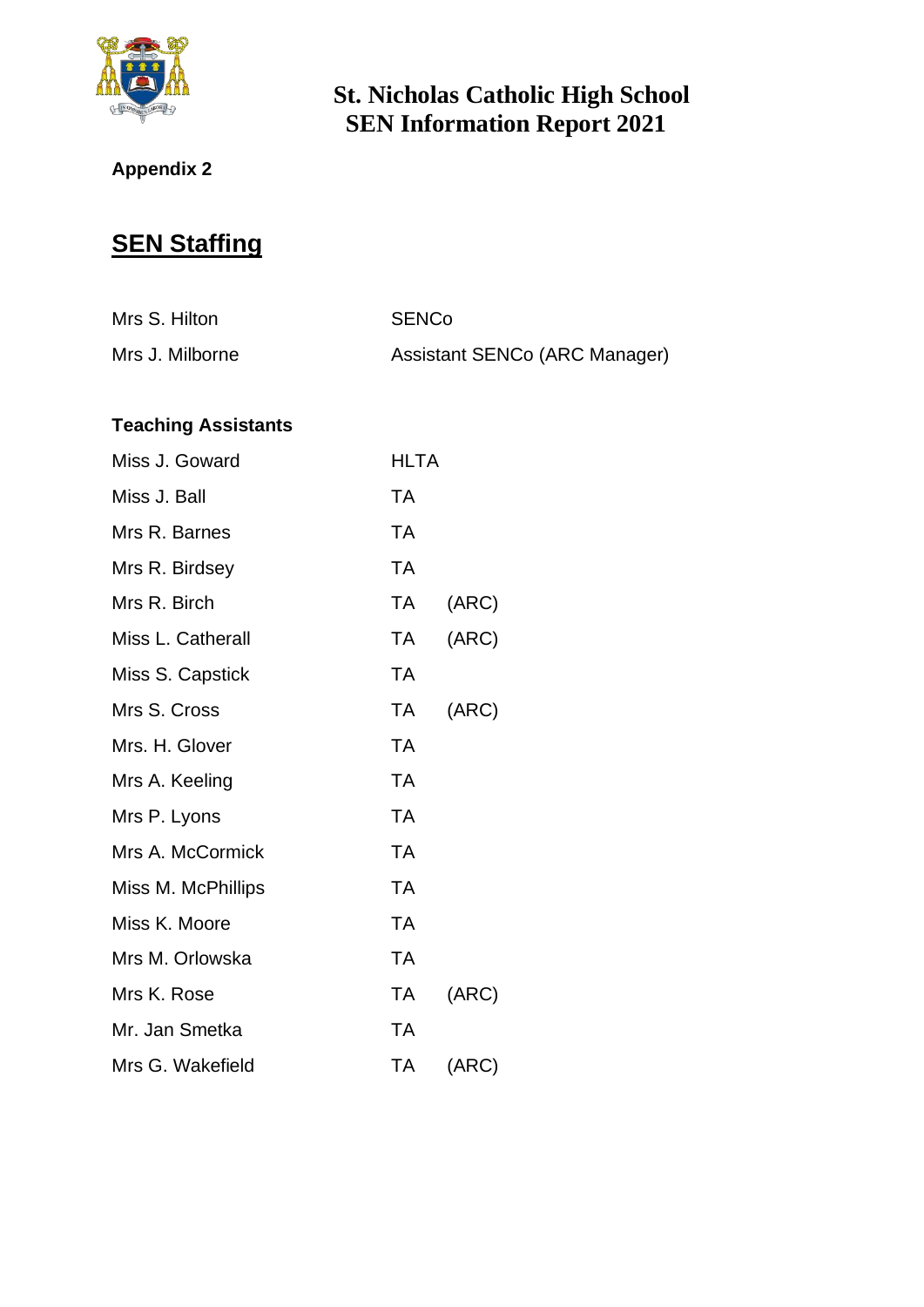

### **Appendix 3**

# **Access Arrangements Policy 2021**

### **Introduction**

The aim of this policy is to clearly define the role and responsibilities of those staff in school that have dealings with the Access Arrangements for our students during examinations, both in planning and preparation and also ensuring that correct and accurate procedures are in place prior to the start of any exam.

### **Background**

The school implements a range of access arrangements and reasonable adjustments in accordance with the Joint Council for Qualifications guidelines. These include:

- Supervised rest breaks
- 25% extra time
- Use of a word processor
- Use of an electronic reader
- Other arrangements for candidates with disabilities eg. a scribe

Access arrangements allow candidates/learners with special educational needs, disabilities or temporary injuries to access the assessment and to show what they know and can do without changing the demands of the assessment. The intention behind an access arrangement is to meet the particular needs of an individual disabled candidate without affecting the integrity of the assessment.

#### **The Equality Act 2010 requires us to make reasonable adjustments where a candidate, who is disabled within the meaning of the Act, would be at a substantial disadvantage in comparison to someone who is not disabled.**

St. Nicholas Catholic High School is required to take reasonable steps to overcome that disadvantage. An example might be an enlarged paper for a visually impaired person. Whether an adjustment will be considered reasonable will depend on a number of factors which will include:

- The needs of the disabled candidate/learner
- The effectiveness of the adjustment
- The cost of the adjustment
- The likely impact of the adjustment on the candidate and other candidates

**The Equality Act 2010 definition of disability** is very important in helping us make a judgement about whether to consider applying for access arrangements or before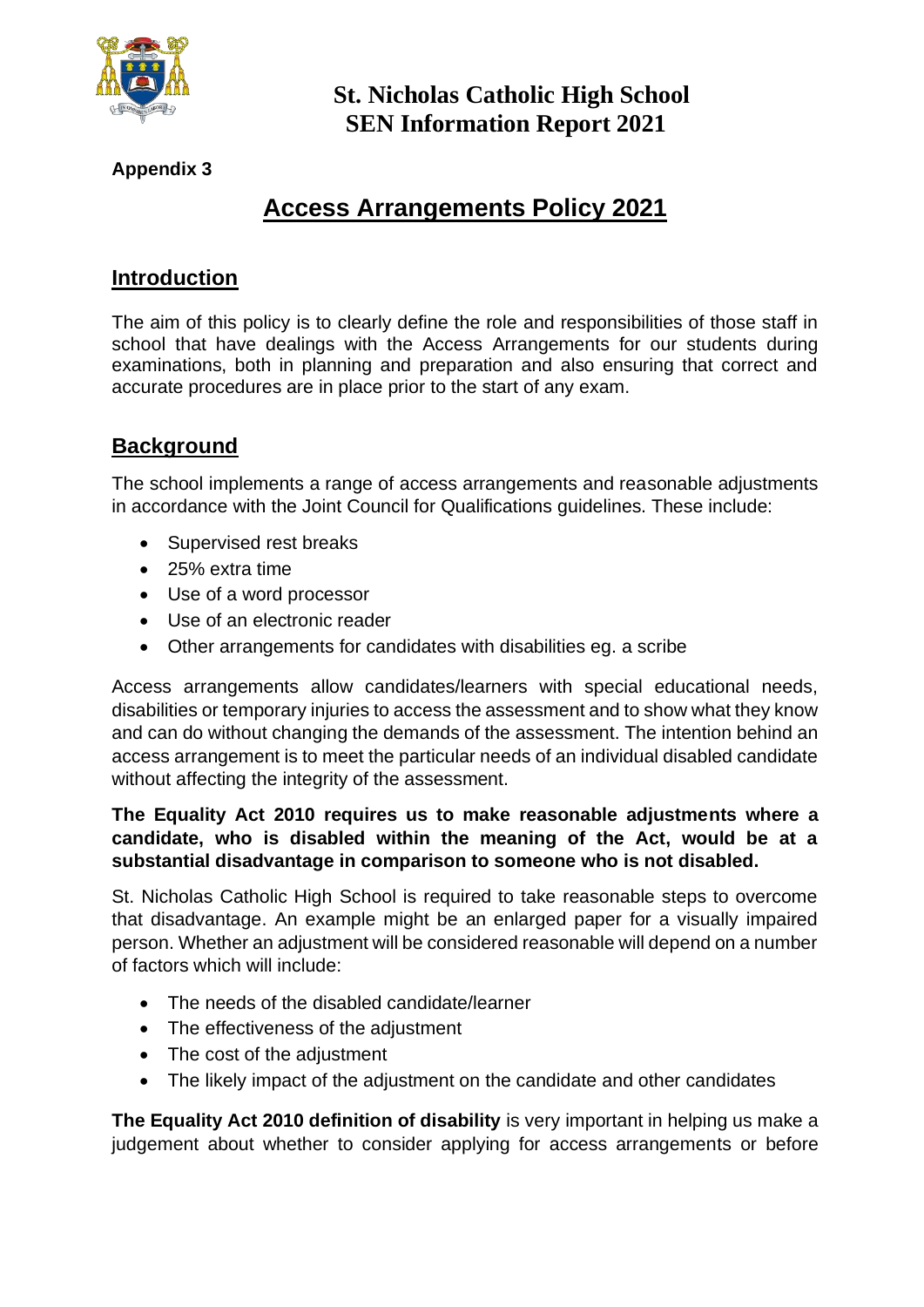

making reasonable adjustments for girls. To quote the Act, disability means, 'limitations going beyond the normal differences in ability which may exist among people.'

Any arrangement or reasonable adjustment we consider has to be evidenced. The most complex but most common request we make to the exam boards is for extra time.

Temporary access arrangements and applications for special consideration can also be made in certain situations. These arrangements can be processed as the need arises. An example could be, a Year 11 student has fallen off her bike and injured her writing hand. In such a case, the school would look at the most appropriate and reasonable adjustment to make to ensure that the student can access the exam but is not given an unfair advantage. As with all applications, the school must ensure that the appropriate documentation is held on file to support any arrangement made.

School will gather evidence for students needing access arrangements from Year 7 in various forms such as classwork, end of unit assessments and formal and informal examinations. Evidence will be sought from all the subjects the student is studying and will be collated in their SEN file. In Years 10 to 13 evidence will be kept in the Access Arrangements files.

### **Supervised Rest breaks**

Supervised rest breaks are usually awarded to students who have a physical disability that results in them tiring easily or needing to leave the room for short periods of time (eg. to check blood sugar levels).

In some circumstances students with severe Social, Emotional or Mental Health difficulties also qualify for rest breaks.

A letter or report from a medical professional is required for supervised rest breaks to be awarded.

### **25% Extra time**

In order to award extra time of up to 25% the school must assess the needs of the student based on one of the following documents:

- An Education, Health and Care Plan (EHCP) relating to secondary education which confirms the candidate's disability; or
- An assessment carried out from the start of Year 9 by a specialist assessor confirming a learning difficulty relating to secondary education

So as not to give an unfair advantage, the specialist assessor's report must also confirm that the candidate has: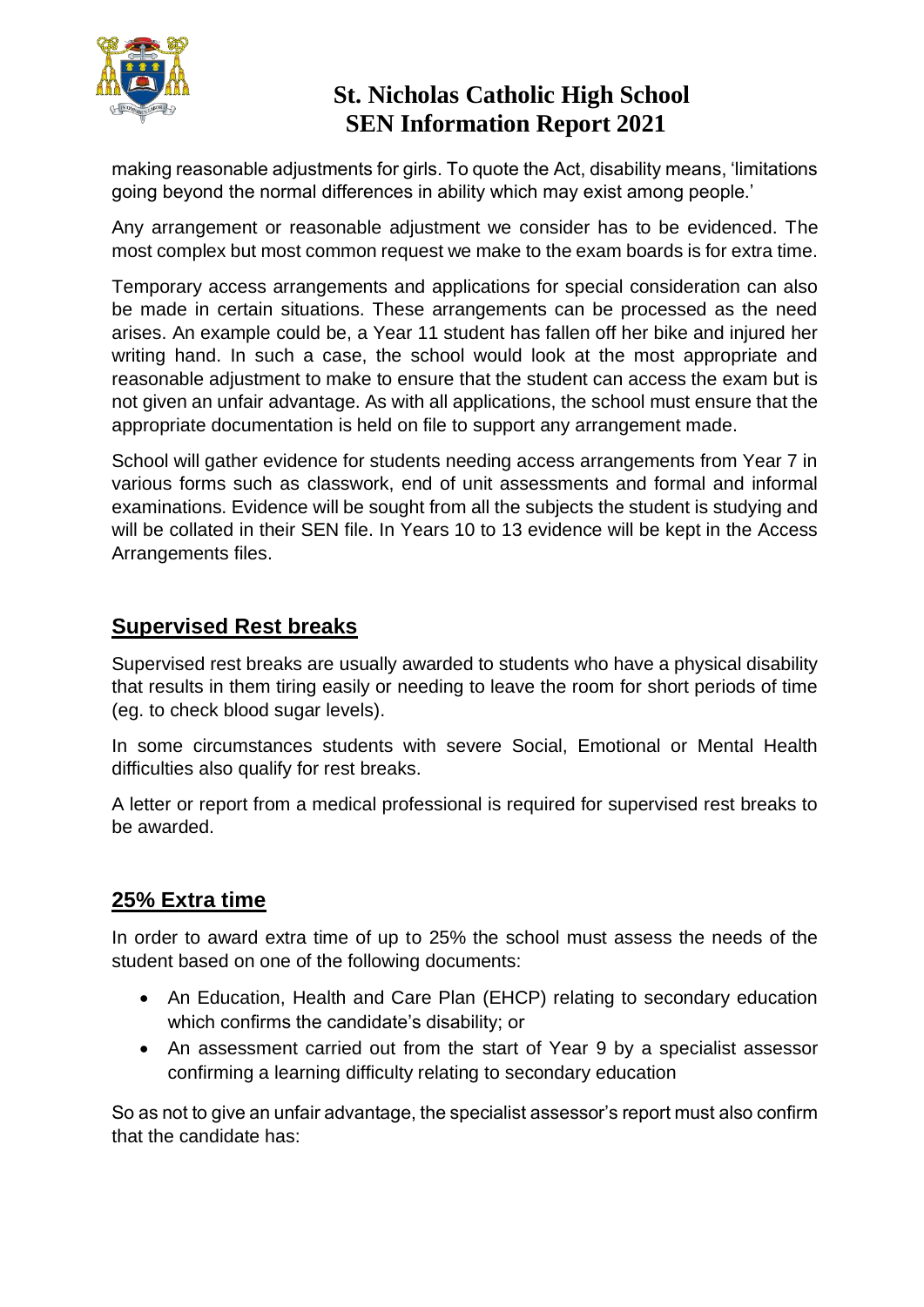

**At least one below average standardised score of 84 or less** which relates to an assessment of:

- Speed of reading; or
- Speed of reading comprehension; or
- Speed of writing; or
- Cognitive processing measures which have a substantial and long term adverse effect on speed of working

In addition to this core evidence, we must paint a picture of the normal way of working for the candidate, clearly demonstrating the need for extra time of up to 25%.

Once this evidence has been gathered, the SENCo must:

- Provide relevant information/evidence of the nature and extent of the disability or difficulty; i.e. the candidate has an impairment which has a substantial and long term adverse effect on their speed of processing;
- Confirm that the candidate has persistent and significant difficulties when accessing and processing information show evidence of how the disability/difficulty has impacted on teaching and learning in the classroom;
- Show the involvement of teaching staff in determining the need for extra time of up to 25%;
- Confirm that without the application of extra time of up to 25% the candidate would be at a substantial disadvantage;
- Confirm that extra time of up to 25% is the candidate's normal way of working within the centre as a direct consequence of their disability;
- Complete a Form 8 and obtain personal consent from the student to use the data obtained;
- Apply to JCQ to get authorisation of the extra time to be awarded.

It is expected that this information is supported with, one of the following:

- A letter from CAMHS, a clinical psychologist, a hospital consultant:
- Application of access arrangements required in classwork, homework or school exams;
- A report or letter from the specialist assessor (SENCo) at St. Nicholas Catholic High School;
- A letter from a Local Authority Psychology Service, Speech and Language Therapist or Local Authority Sensory Impairment Service;
- An EHCP relating to the candidate's secondary education which confirms the candidate's disability.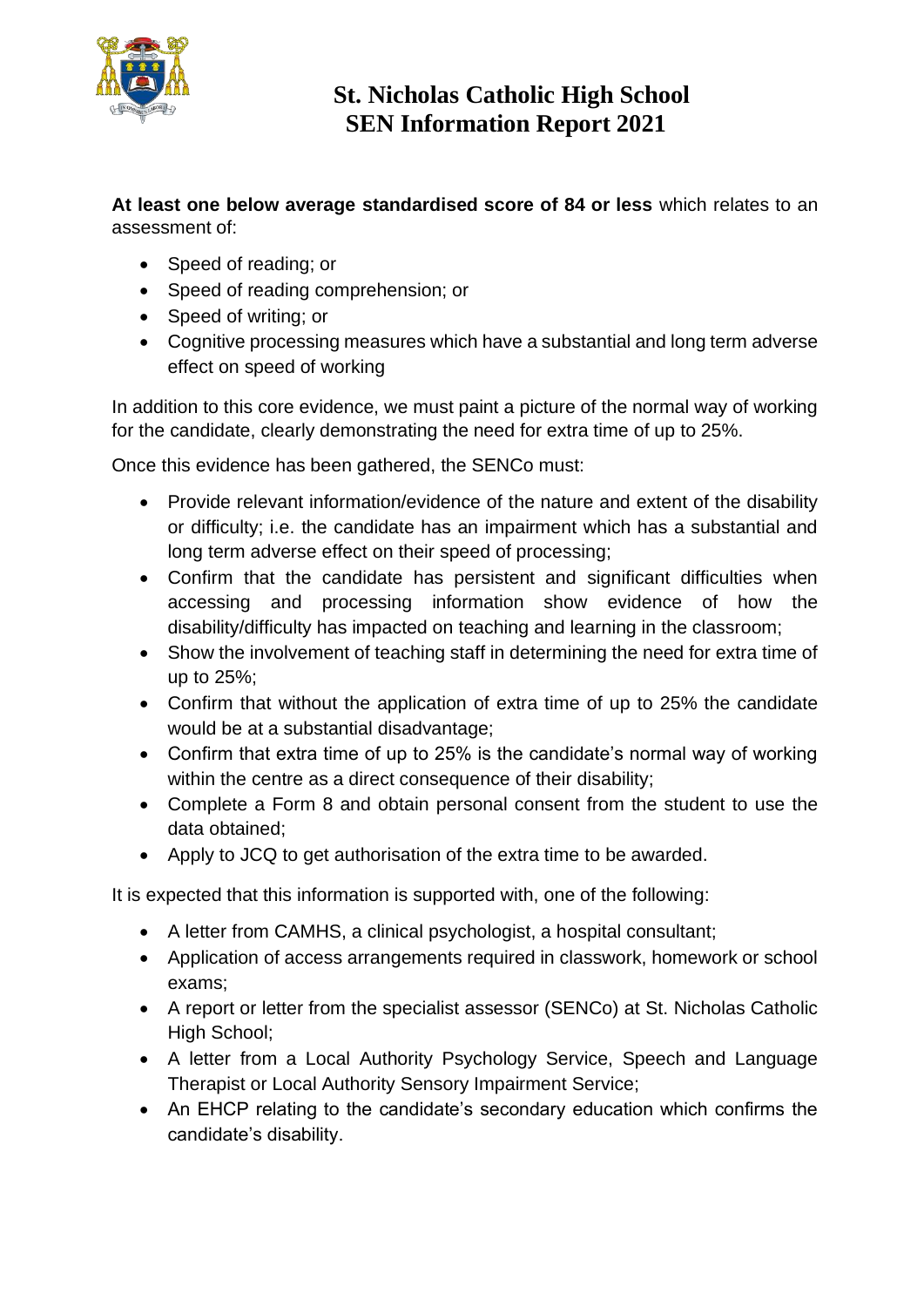

#### **Process for gathering evidence**

Where the school has not already got evidence of a need for access arrangements the SENCo (a specialist assessor) will test a student for the need of additional time when:

- The SEN dept has concerns about a student's ability to complete work within the usual examination procedures.
- A member of staff raises concerns about a student's normal way of working.
- A parent/ carer has concerns about the child/ward's way of working.

On completion of testing the SENCo will make a file note for the student with the result as to whether or not they will qualify for extra time. If testing concludes that the student needs additional time they will be given a card to take home to inform parents who are able to speak to the SENCo if they require further information.

Staff will be informed via the S&I Weekly Update and the student's name will be added to the Access Arrangements list. If they are not already on the SEN register they would be added to this at Level 1 to reflect the extra provision that they will receive.

Students receiving extra time should use a different coloured pen after the original time of the assignment/ test/ examination in order for a record to be obtained regarding the increase in marks that they gain as a result of the extra time.

Subject staff will collect evidence to show that the student is using their additional 25% time (a minimum of one piece of work per subject per year) for the SEN dept to show to JCQ at the annual inspection. The SEN dept will keep a record of the evidence received on a spreadsheet which will be circulated once per term to Subject Leaders in order for them to chase up missing evidence.

#### **Use of a word processor**

The use of word processors will be permitted when:

- A pupil demonstrates difficulties with handwriting, either in speed or legibility;
- A pupil has a medical impairment that prevents them from using a pen;
- A pupil is able to type quicker than they can write and it will speed up their processing;
- Use of a word processor is the normal way of working for the pupil.

Word processors will have the grammar and spelling checks disabled in these circumstances. The SENCo will approve all uses of word processors in examinations and the names of students who use a laptop will be recorded on the Access Arrangements register.

(There is a separate policy for the use of word processors).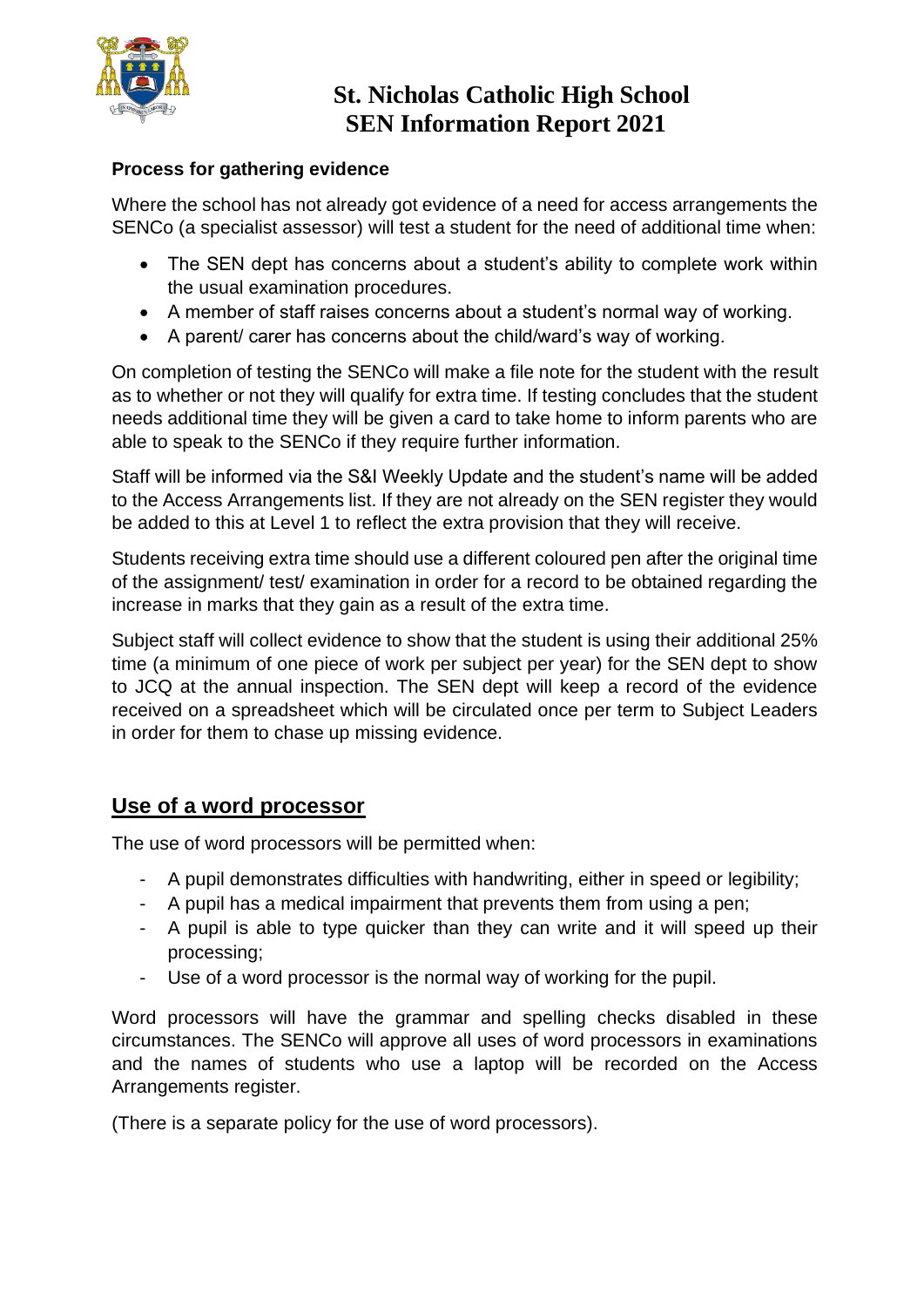

### **Use of an electronic reader**

There is presently no requirement for diagnostic testing for the use of an electronic reader.

Students will be allowed the use of an electronic reader if:

- They had a reader whilst at primary school and still require one;
- If they have difficulties reading and find that the use of an electronic reader helps them to answer questions;
- If they have weak working memory and the use of an electronic reader helps them to remember text content;
- If they have a visual impairment such as Irlen's which causes eye strain or difficulties when reading text.

An access arrangement of using an electronic reader will be made by the SENCo after speaking with the individual student and recorded on the Access Arrangements register.

The school has recently purchased some electronic reader pens and some students will be given the opportunity to use these rather than the ClaroRead software on laptops. (A reader pen is generally not suited for students at A Level).

### **Other arrangements for candidates with disabilities**

Occasionally other access arrangements need to be made for students. These are usually confined to students who have an EHCP and may include:

- Working in a separate room;
- Having a physical reader or scribe;
- 50% extra time.

The SENCo and Exams Officer will organise these when required.

### **Withdrawal of Access Arrangements**

Where a student is not using their access arrangements the school has the right to withdraw the arrangement or to keep it in place for certain subjects only. Students will always be consulted if an access arrangement is likely to be withdrawn.

### **Roles and Responsibilities for Access Arrangements**

#### **Miss G. Hardman – Exams Officer (GH)**

To make the arrangements and prepare timetables for all students requiring access arrangements before the exams.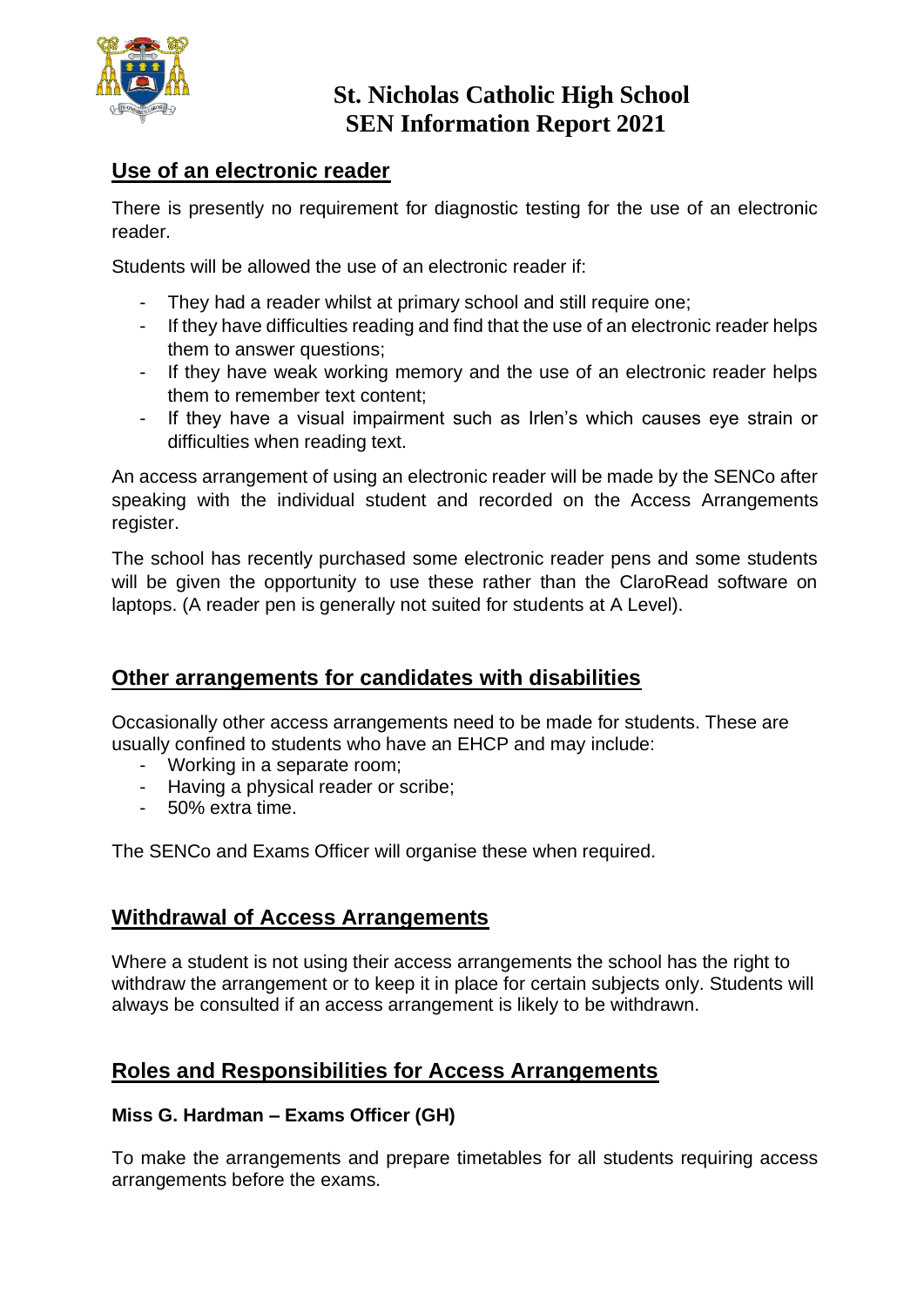

To order electronic and/or modified papers as necessary. Staff who hve a question or query with any of the written instructions will see GH in the first instance who will then deal with the issue.

To ensure that she has the up to date JCQ guidance as to access arrangements that are provided.

To answer queries or issues regarding access arrangements with the Senior Leadership Team and the exam boards.

To work with ICT technical staff to ensure all laptops are set out and working correctly well in advance of the start of the exam.

#### **Mrs S. Hilton – SENCO (SH)**

To ensure that GH has relevant testing information and Form 8 reports to apply for access arrangements for pupils requiring them.

To consult with pupils as to what arrangements will enhance their examination and inform pupils and parents what support they are eligible for.

To ensure that Specialist Assessor information is registered with the British Psychological Society annually.

To regularly liaise with GH in the lead up to examinations to ensure that staff are fully aware of all access arrangements required for individual students and to discuss changes as they may arise.

To provide relevant documentation for JCQ Examinations Inspector.

To update relevant policies and arrange annual training regarding the updated JCQ regulations.

#### **Mrs J. Goward – HLTA (JG)**

To liaise with SH in collating information for Form 8s and supporting pupils with access arrangements.

To prepare relevant letters and file notes for student files and maintain electronic files for each student.

To liaise with GH in applying to JCQ for the access arrangements.

To ensure that students are aware of the access arrangements they have and are trained to use the electronic reader pen and software.

To collate electronic papers and put on relevant laptops for internal exams.

#### **ICT Technician**

To ensure that the exams laptops and/or reader pens are working fully well in advance of the start of an exam – the day before would be the recommended timescale.

To be available for the Lead Invigilators on the morning or afternoon of an exam and able to assist quickly with any problems that may arise with the laptop provision. Additionally, technicians will:

- Ensure prior to the start of any exam that the exam printer is ready and working to allow the Lead Invigilators to print out exam scripts as soon as the exam has finished.
- Make regular checks on the laptops to ensure that they are in full working order, fit for purpose and that all upgrades have been run in advance of any exams.